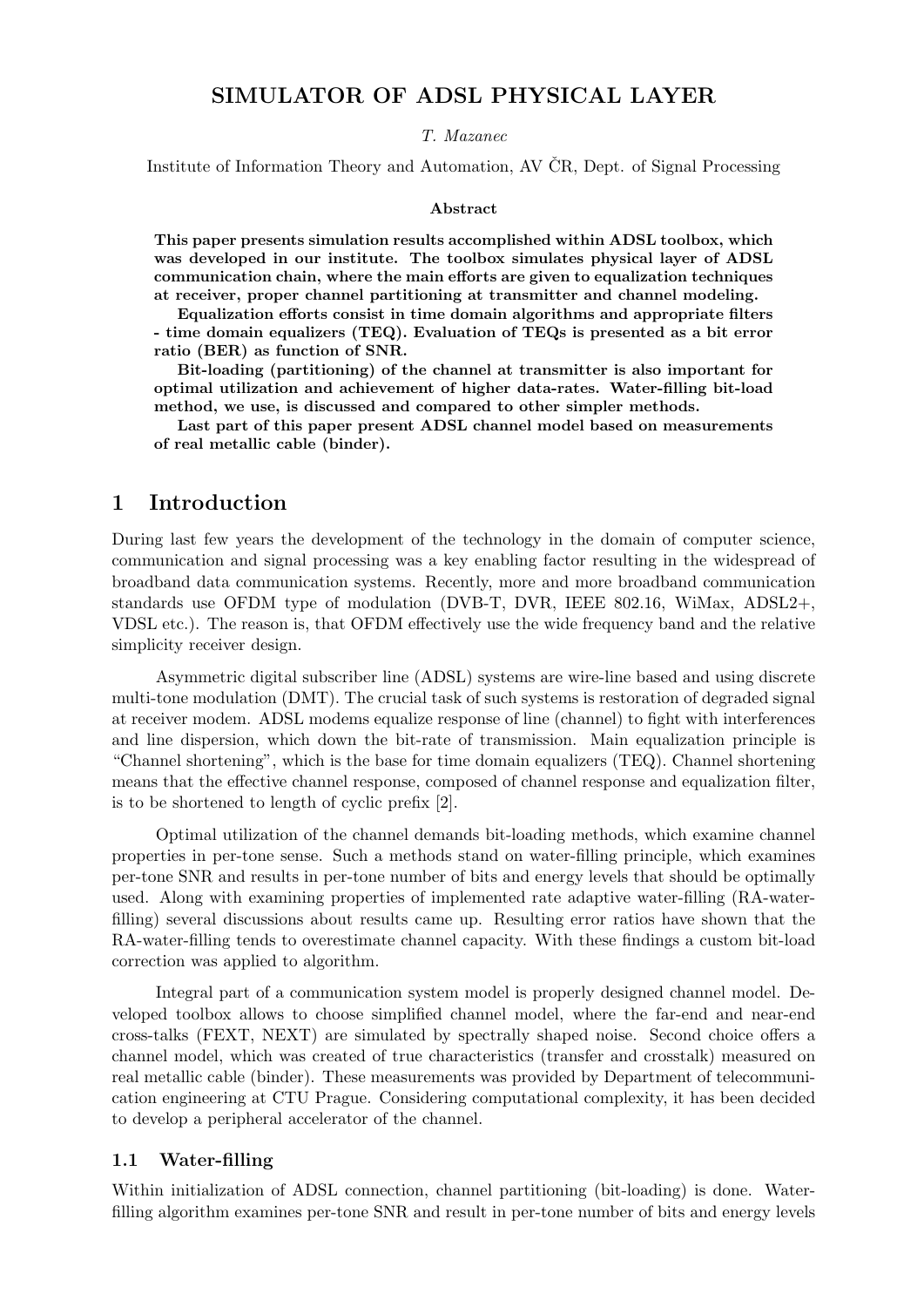that should be optimally used.

Generally for multi-tone, the optimum water-filling transmit energies then satisfy ([4]):

$$
\mathcal{E}_n + \Gamma \cdot \frac{\sigma_n^2}{|H_n|^2} = \text{constant} \tag{1}
$$

for each tone  $n$ ,

where  $\mathcal{E}_n$  is the per-tone energy,  $\sigma_n^2$  and  $|H_n|^2$  are power spectral densities of noise and channel, Γ is the SNR gap.

Such a condition (1) leads to a set of linear equations with boundary constraints.

There are two types of loading algorithms - those that try to maximize data rate and those that try to maximize performance at a given fixed data rate. The first one, Rate-Adaptive loading criterion, maximizes (or approximately maximizes) the number of bits per symbol subject to a fixed energy constraint:

$$
\max_{\mathcal{E}_n} b = \sum_{n=1}^N \frac{1}{2} \left( 1 + \frac{\mathcal{E}_n \cdot g_n}{\Gamma} \right) \tag{2}
$$

subject to: 
$$
N\bar{\mathcal{E}}_x = \sum_{n=1}^N \mathcal{E}_n
$$
 (3)

where  $g_n = \frac{|H_n|^2}{\sigma^2}$  $\frac{1_n|_-}{\sigma_n^2}$ .

As noted above, the solution lead to a set of linear equations. The set of equations to solve has form of (4), where are  $N + 1$  equations that have  $N + 1$  unknowns, which are the energies  $\mathcal{E}_n$  and the constant. Solution is then found recursively [4].

$$
\mathcal{E}_1 + \Gamma/g_1 = K
$$
  
\n
$$
\mathcal{E}_2 + \Gamma/g_2 = K
$$
  
\n
$$
\vdots = \vdots
$$
  
\n
$$
\mathcal{E}_N + \Gamma/g_N = K
$$
  
\n
$$
\mathcal{E}_1 + \dots + \mathcal{E}_N = N\bar{\mathcal{E}}_x
$$
\n(4)

Example bit-load of channel provided by RA-water-filling is shown on figure 1. Selected CSA loop #3 (see sec. Channel model) has several taps and thus bit-load respects this property, where the effect dominates at higher tones.

#### 2 Simulation results

All the equalizer algorithms, we had implemented, were tested within our toolbox. Set of implemented algorithms include: MMSE Unit energy constraint (UEC), MMSE Unit tap constraint (UTC), Maximum Shortenig SNR (MSSNR), Minimum Intersymbol Interference (MinISI), Maximum Bitrate (MBR), Maximum Geometric SNR (MGSNR), Minimum Delay Spread (MDS) and Carrier nulling Algorithm (CNA). An example simulation results are presented on next figures. Figures 2a and 2b show results for reference channel loop "CSA #6". Figures 3a and 3b show results for reference channel loop "CSA #3".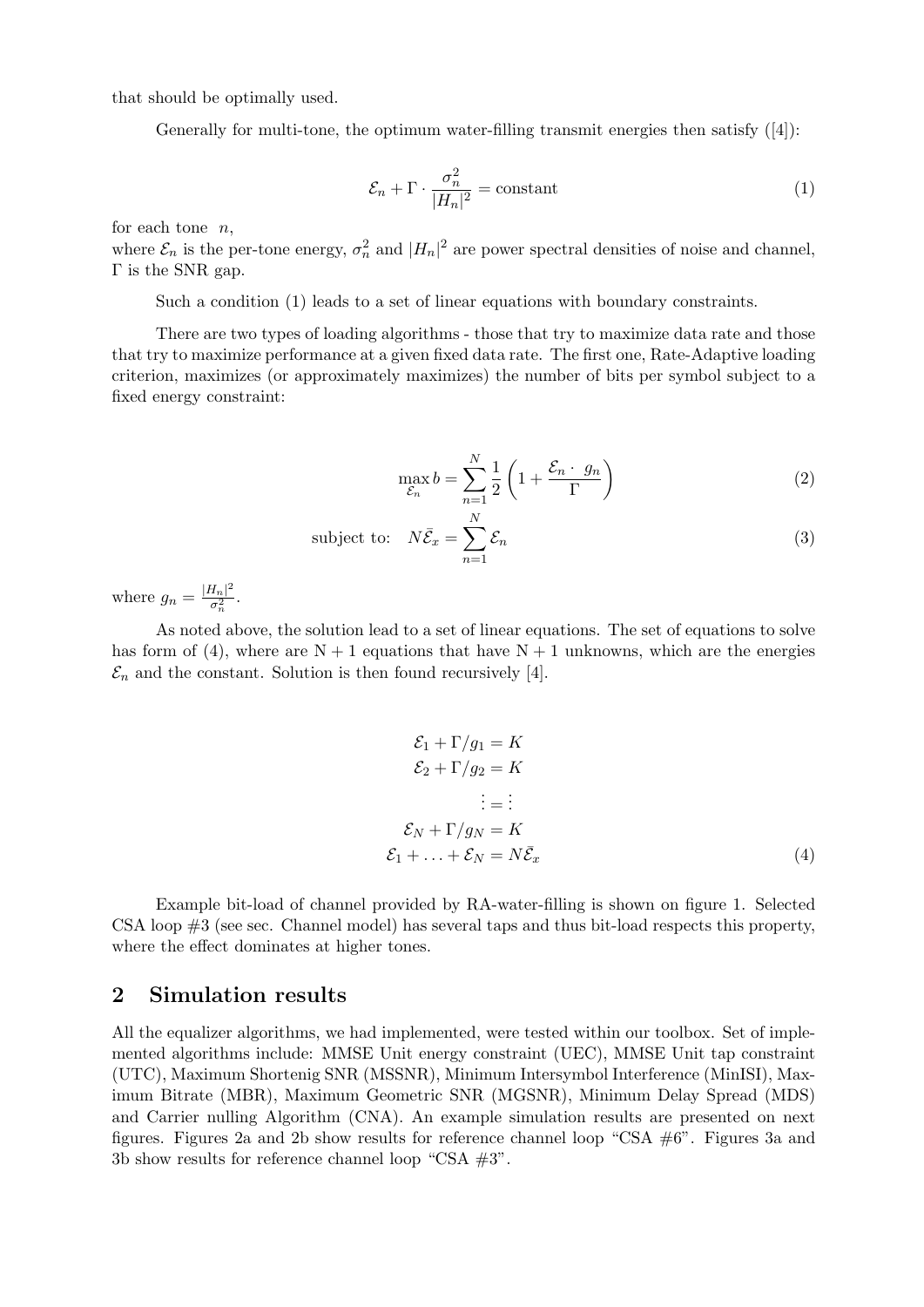

Figure 1: Bit-loading example with water-filling (SNR=45dB, CSA loop #3, lower 10 tones unused)

Simulation conditions common for both reference loops were:

- Random user data was given by normally distributed random sequence which were partitioned to 500 of different data symbols.
- Channel noise was shaped type according to noise profile A (see sec. Channel model).
- SNR of transmitted signal and added noise was set in range from 30 to 90dB.
- Each simulation for particular equalizer and SNR was repeated ten-times to reach some statistical independence.
- Bit-loading was computed for each channel loop with the bit-load correction (see below). Each carrier had the capability to carry up to 11 bits, i.e. up to 2048-QAM could be used on each carrier.
- Lower band of twenty carriers was left unused as ISDN/POTS band. Total number of usable carriers was then 235.
- Dimension of FFT in DMT (de)modulator was 512. Length of cyclic prefix was 40 samples long, i.e. each symbol was 552 samples long.
- Lengths of equalizer filter TEQ and target impulse response TIR were set to 32. System delay could vary from 3 to 39 samples.

Both figures on the left side (2a and 3a) show a bit-rates which were achieved by RAwater-filling with our customized bit-loading correction for given channel loop. Figures on the right (2b and 3b) show the graphs of bit-error ratio established for varied SNR.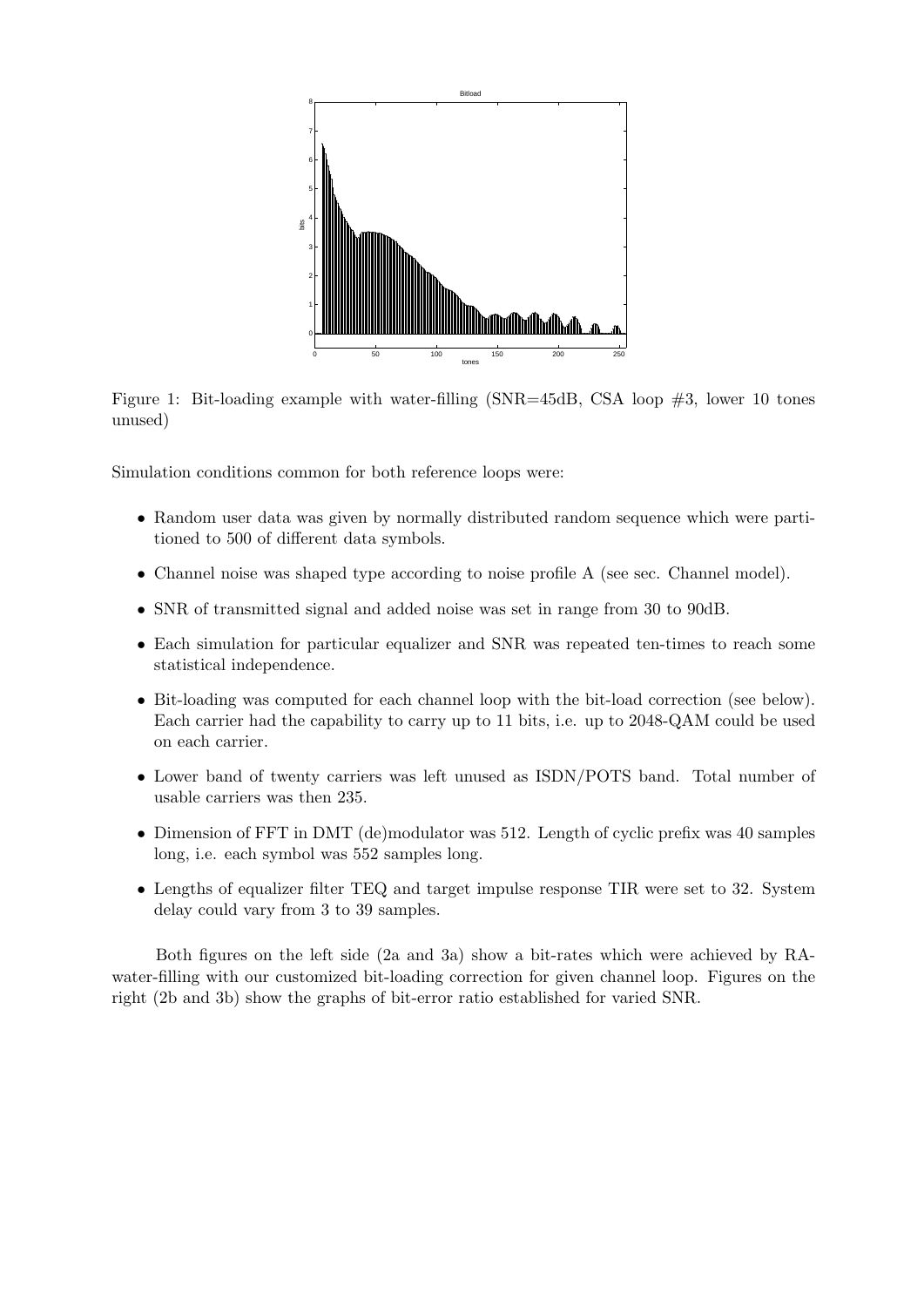

Figure 2: Example simulation results for CSA #6: a) achieved bit-rates for given SNR, b) average system bit-error ratios for given SNR



Figure 3: Example simulation results for CSA #3: a) achieved bit-rates for given SNR, b) average system bit-error ratios for given SNR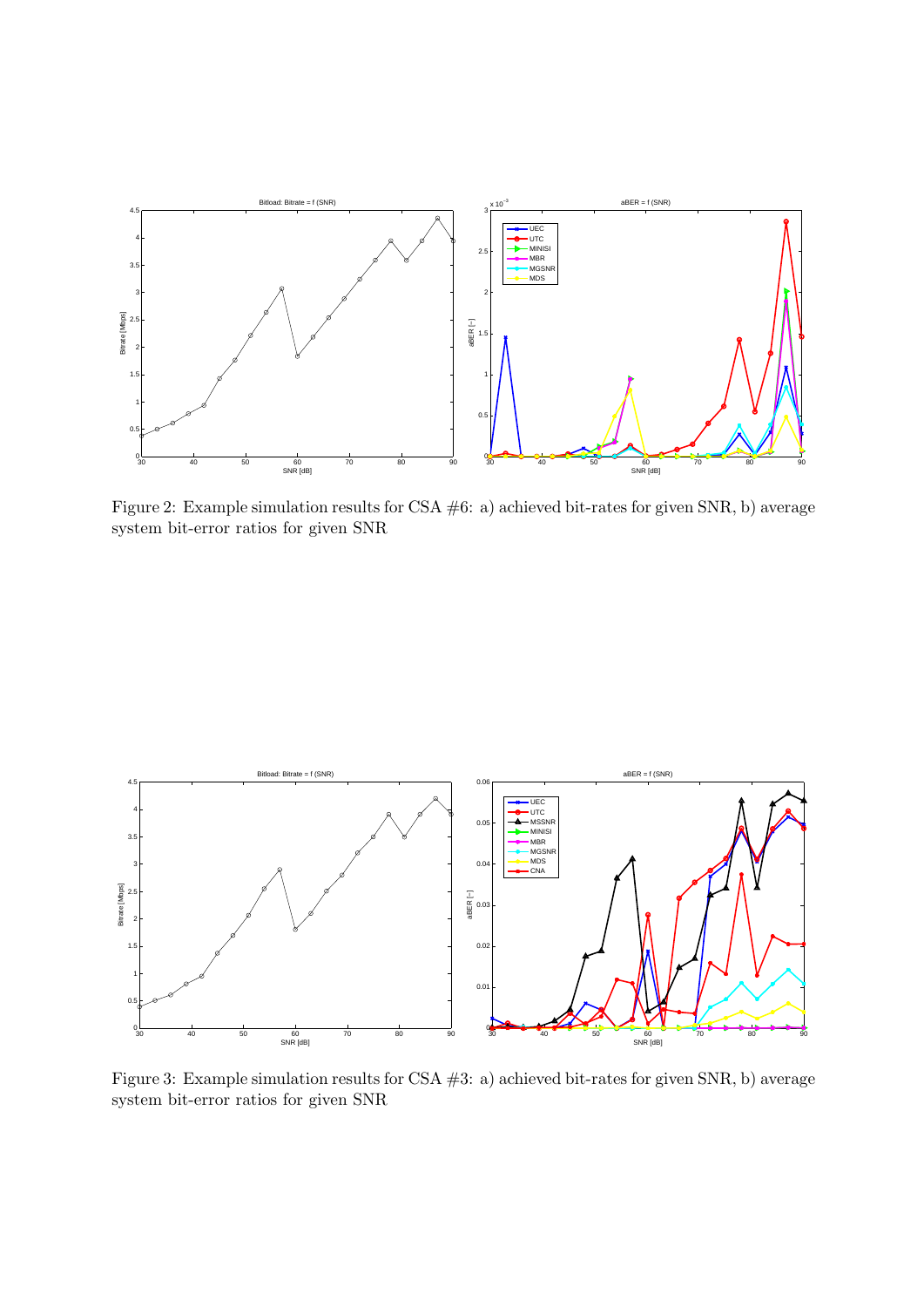#### 2.1 Bit-load correction

Since the water-filling has tendency to overestimate channel capabilities, we proposed experimental bit-load correction. The correction, simply, lower the bit-load towards to higher SNR. Such a correction holds resulting error ratios in useful range of values. Obviously, lowering the bit-load cause some twists on relation between achieved data-rates and given SNR. The correction is shown on figure 4.



Figure 4: Bit-load correction applied on water-filling results

#### 2.2 Comparison to other bit-loading algorithms

In effort to compare water-filling results, we made simulations with two other bit-loading algorithms. Both algorithms have been configured in order to achieve bit-rate approximately 5 Mbps and with respect to ISDN/POTS lower 20 tones have left unused.

The first bit-load has decreasing stairs-like character (fig. 5a), maximum number of bits per-tone is  $b_n = 11$ , achieved bit-rate is 5.02 Mbps. Other bit-load is simply flat with bit configuration  $b_n = 6$  constant and achieves bit-rate 5.26 Mbps. Resulting error ratios for mentioned bit-loads are shown on figures 6a and 6b. Stairs-like bit-load respects channel property in way of decreasing bit-load with growing frequency, thus its error ratios resulted lower than the flat bit-load case.

|              | Bit-load type           |              |              |                    |                       |           |
|--------------|-------------------------|--------------|--------------|--------------------|-----------------------|-----------|
| <b>TEQ</b>   | water-filling           |              | stairs       |                    | $\operatorname{flat}$ |           |
| alg.         | $CSA \neq 6$            | $CSA \neq 3$ | $CSA \neq 6$ | $CSA \neq 3$       | $CSA \#6$             | $CSA \#3$ |
|              | $BER$ $\lceil - \rceil$ | $BER$ [-]    | $BER$ [-]    | BER <sup>[-]</sup> | $BER$ [-]             | BER [-]   |
| <b>UEC</b>   | $2.7E - 04$             | 0.05         | $5.1E - 03$  | 0.06               | 0.04                  | 0.06      |
| <b>UTC</b>   | $1.5E - 03$             | 0.05         | $8.5E - 03$  | 0.06               | 0.04                  | 0.06      |
| <b>MSSNR</b> | 0.1                     | 0.06         | 0.1          | 0.13               | 0.08                  | 0.1       |
| MinISI       | $6.4E - 05$             | $4.6E - 05$  | $4.5E - 03$  | $1.2E - 03$        | 0.04                  | 0.05      |
| MBR.         | $6.5E - 0.5$            | $4.6E - 05$  | $4.5E - 03$  | $1.2E - 03$        | 0.04                  | 0.05      |
| <b>MGSNR</b> | $3.9E - 04$             | 0.01         | $3.1E - 03$  | 0.02               | 0.04                  | 0.05      |
| <b>MDS</b>   | $8.0E - 05$             | $3.9E - 03$  | $5.9E - 03$  | 0.01               | 0.04                  | 0.05      |
| <b>CNA</b>   | 0.03                    | 0.02         | 0.05         | 0.05               | 0.06                  | 0.06      |

Finally, table 1 presents the listing of achieved error ratios for RA-water-filling with correction, decreasing stairs and flat bit-load.

Table 1: Comparison of bit-loading algorithms, average error ratios for SNR = 90 dB.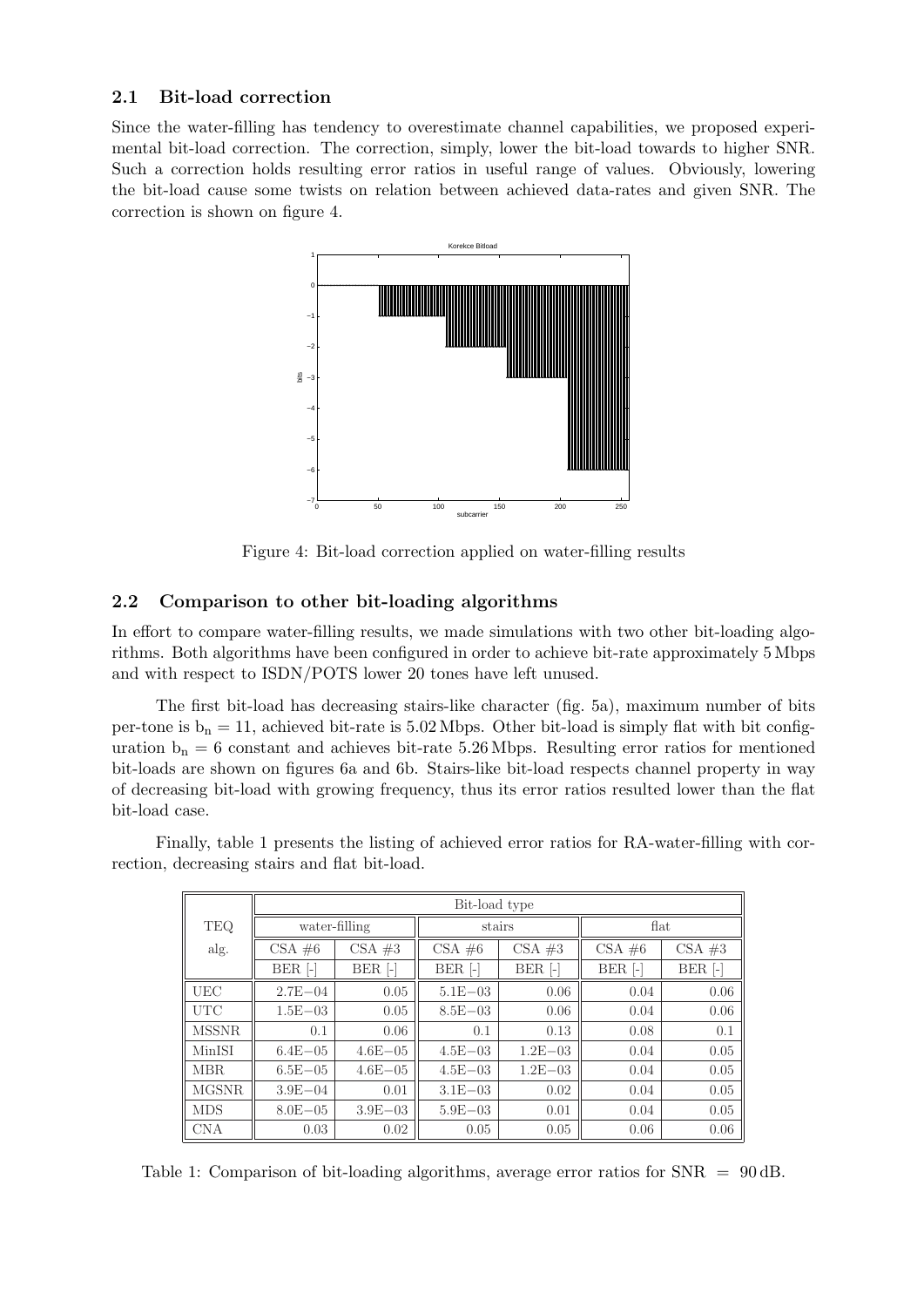

Figure 5: Bit-load forced to: a) decreasing stairs: max.  $\mathbf{b}_n = 11,$  b) flat:  $\mathbf{b}_n = 6$ 



Figure 6: Resulting BERs for CSA #6 forced bit-load: a) decreasing stairs: max.  $b_n = 11$ , b) flat:  $\mathbf{b}_n = 6$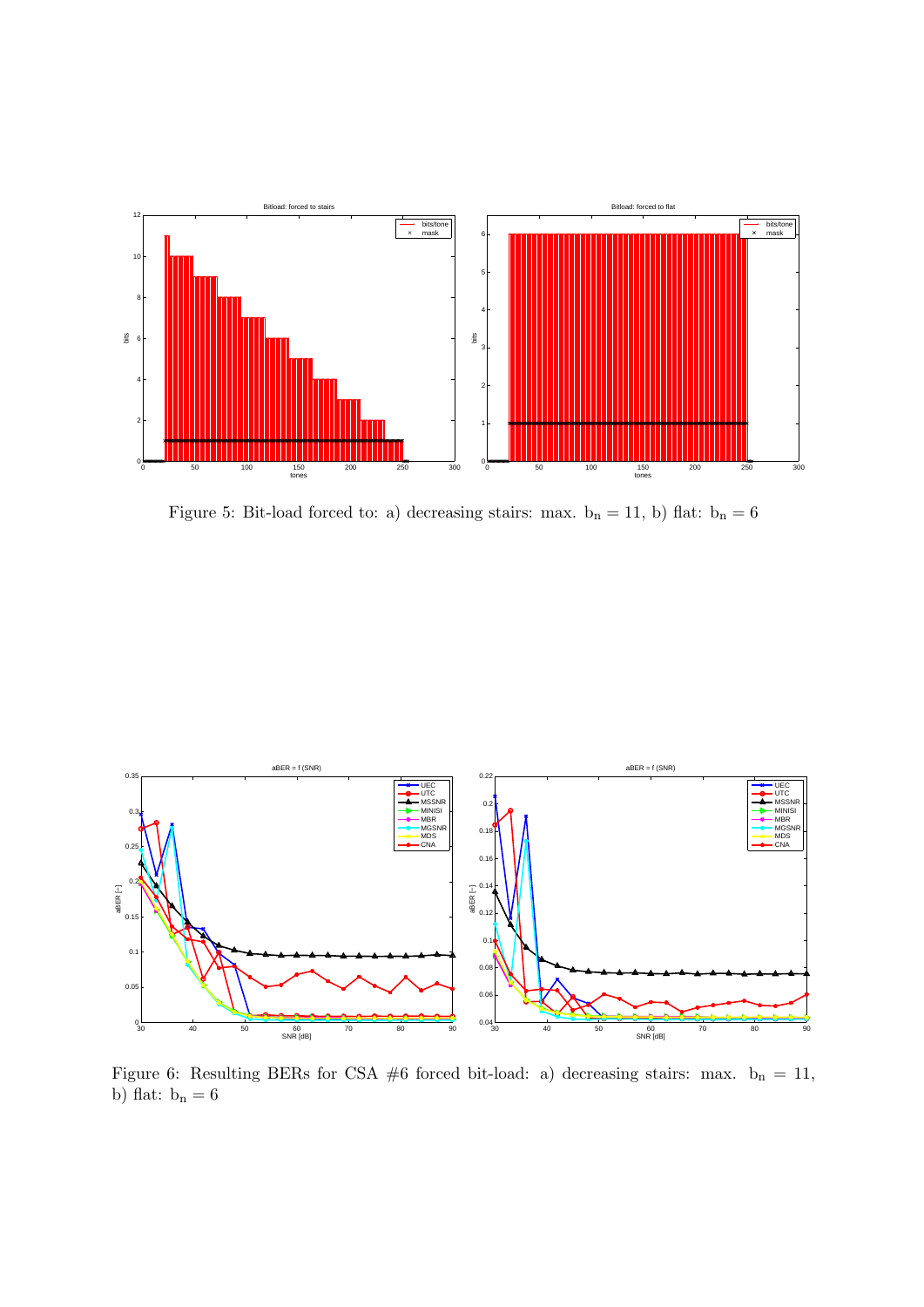### 3 Channel model

Integral part of toolbox are proper channel models. The first, simplified, model use reference CSA# loops as channel response. These reference loops are recommended by ITU-T ADSL standards [3]. Noise added to channel could be modeled by white gaussian noise or spectrally shaped noise profile based on modeling of xDSL trunks [1]. This model (fig. 7) was generated with following setup: ADSL2+ over ISDN, frequency division duplex, interference profile type A. Near-end and far-end cross-talks (NEXT, FEXT) are simulated by the same noise models in this case.



Figure 7: Noise model - spectrally shaped profile

More advanced model was created of true characteristics (transfer and crosstalk) measured on real metallic ADSL cable (binder). The cable has the following parameters:

- cable type: TCEPKPFLE  $25 \times 4 \times 0.4$
- 50 twisted pairs
- length =  $400m \approx 1300 \text{ ft}$

Attenuation of each pair was measured up to 34.5 MHz with frequency step equal to four DMT tones  $f_{\text{step}} = 4 \cdot 4.3125 \text{ kHz}$ . Coupling between different pairs was also measured within equal range of frequencies. These measurements led to total amount of 1275 characteristics. With regards to ADSL toolbox, all characteristics were interpolated to frequency step equal to one DMT tone 4.3125 kHz and bandwidth was taken only up to approximately 8.8 MHz. Interpolation was done in frequency domain and interpolation FIR filter optimized by intfilt function was used. Also the impulse responses were enumerated for time domain analysis using inverse FFT. Example characteristics are depicted below, figure 8. shows magnitude of a pair and its channel response, figure 9. shows coupling between a pairs and corresponding impulse response. Model, we use in toolbox, takes the first 2048 tones ( $\approx 8.8 \text{ MHz}$ ) of each magnitude and 256 useful samples of each impulse responses.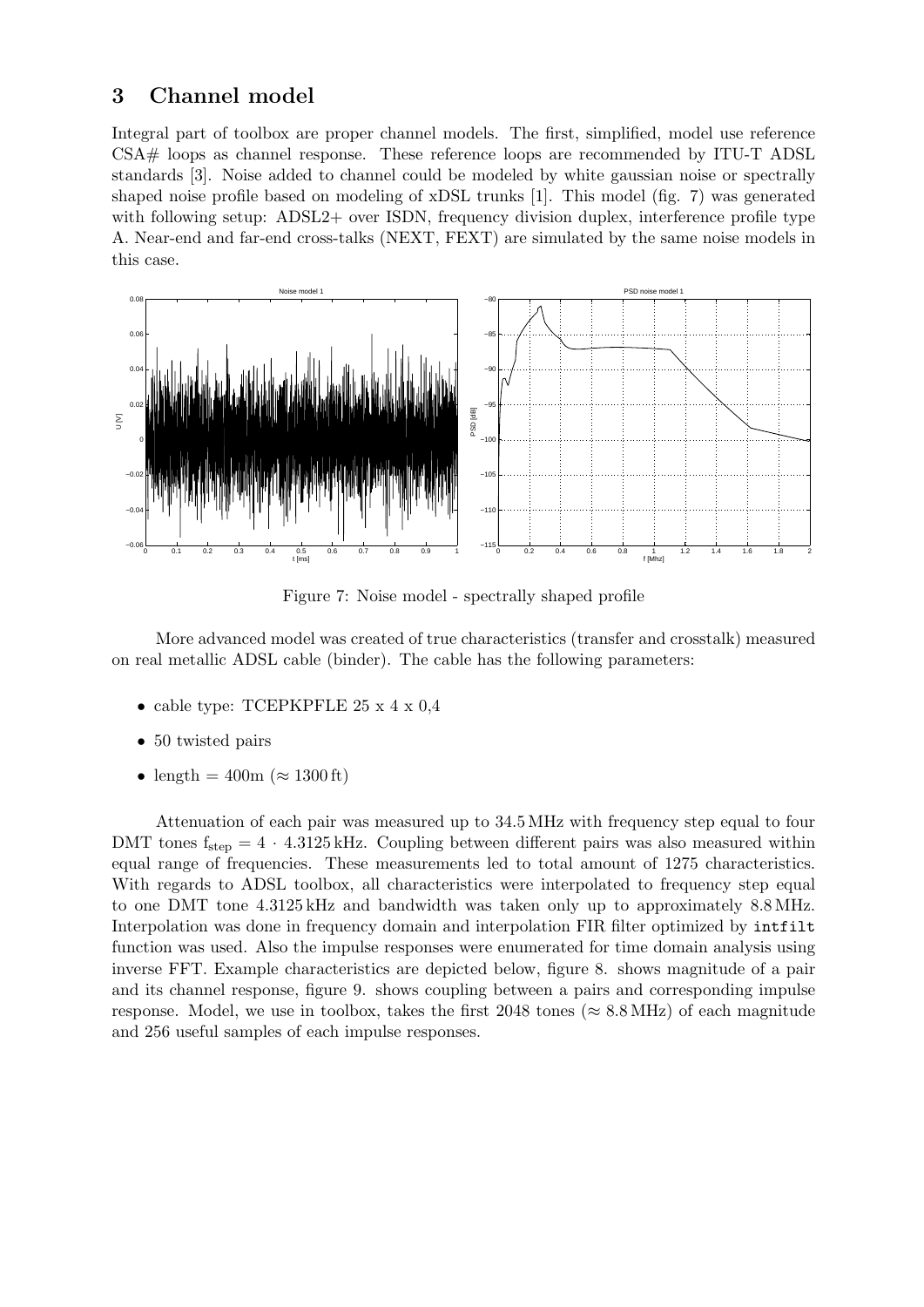

Figure 8: Magnitude and channel response of pair No.: 1



Figure 9: Coupling magnitude and impulse response, pair No.: 1 vs. 2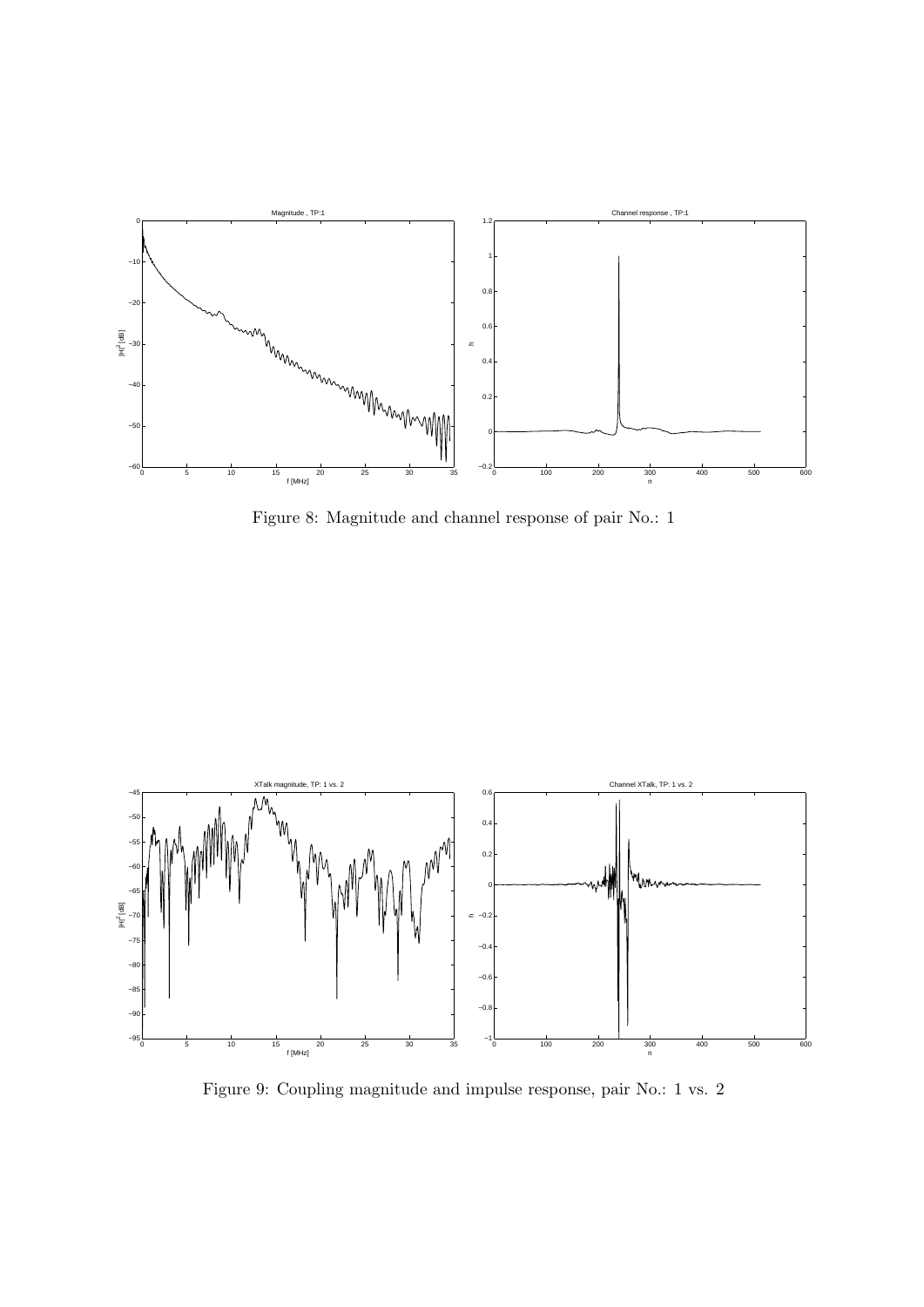#### 3.1 Hardware accelerator

Considering computational complexity and amount of coupling twisted pairs, it has been decided to develop a peripheral accelerator, which should relieve the load of simulation environment.

The accelerator will be FPGA based peripheral connected through serial bus (USB 2.0). Since ADSL communication resolves frames/symbols, the accelerator should operate in frame mode too. Equalization algorithms suggest two-stage functionality: setup and computation. Setup will manage loading of all transfer and coupling functions, while computation stage will enumerate desired transfers and cross-talks of selected users for each incoming data frame.

Computational complexity graduate with involved groups of neighbouring users. It's assumed that there should be allowed configurations which involve smaller groups of users. Computational mode involving all fifty users at binder is the most accurate and also the highest complexity mode. Next, we have chosen groups of four and sixteen neighbouring users, in order to manage lower complexity simulations for testing purposes.

## 4 Conclusions

Bit-loading algorithm has a significant influence on bit-error ratio (BER). Bit-load correction serves as a little aid to achieve better results. Its usage is more suitable than re-evaluation of transmission gap in experimental background. Lowering the bit-load cause some twists on relation between achieved data-rates and given SNR, this side effect can be seen on figures 2a and 3a.

According to table 1., resulted error ratios confirms that the water-filling algorithm finds satisfying optimum for bit-load. Flat bit-load leads to the worst results because it doesn't respect channel's natural property of decreasing capacity with higher frequency.

New channel model allows to enumerate real cross-talks between channels and also implies efforts on multi-user optimizations. Multi-user view of ADSL system, where provider parts are centralized, led our efforts to methods close to wireless MIMO problems.

# Acknowledgements

This work was supported by Academy of Sciences of the Czech Republic under project No.: 1ET300750402.

# References

- [1] Department of telecommunications, FEE CTU Prague. Simulation of xDSL trunks. http://matlab.feld.cvut.cz/view.php?cisloclanku=2005071801.
- [2] G. Ysebaert. Equalization and echo Cancellation in DMT-based Systems. SISTA-ESAT K.U. Leuven, Belgium, April 2004.
- [3] J. A. C. Bingham. *ADSL, VDSL and Multicarrier Modulation*. A Wiley-Interscience Publication, John Wiley & Sons, Inc., New York, USA, 2000.
- [4] J. M. Cioffi. Advanced Digital Communication classes. http://www.stanford.edu/class/ee379c/.
- [5] J. M. Cioffi, N. M. W. Al-Dhahir. Efficiently Computed Reduced-Parameter Input-Aided MMSE Equalizers for ML Detection: A Unified Approach. IEEE Trans. on Information Theory, 42(3):903–915, May 1996.